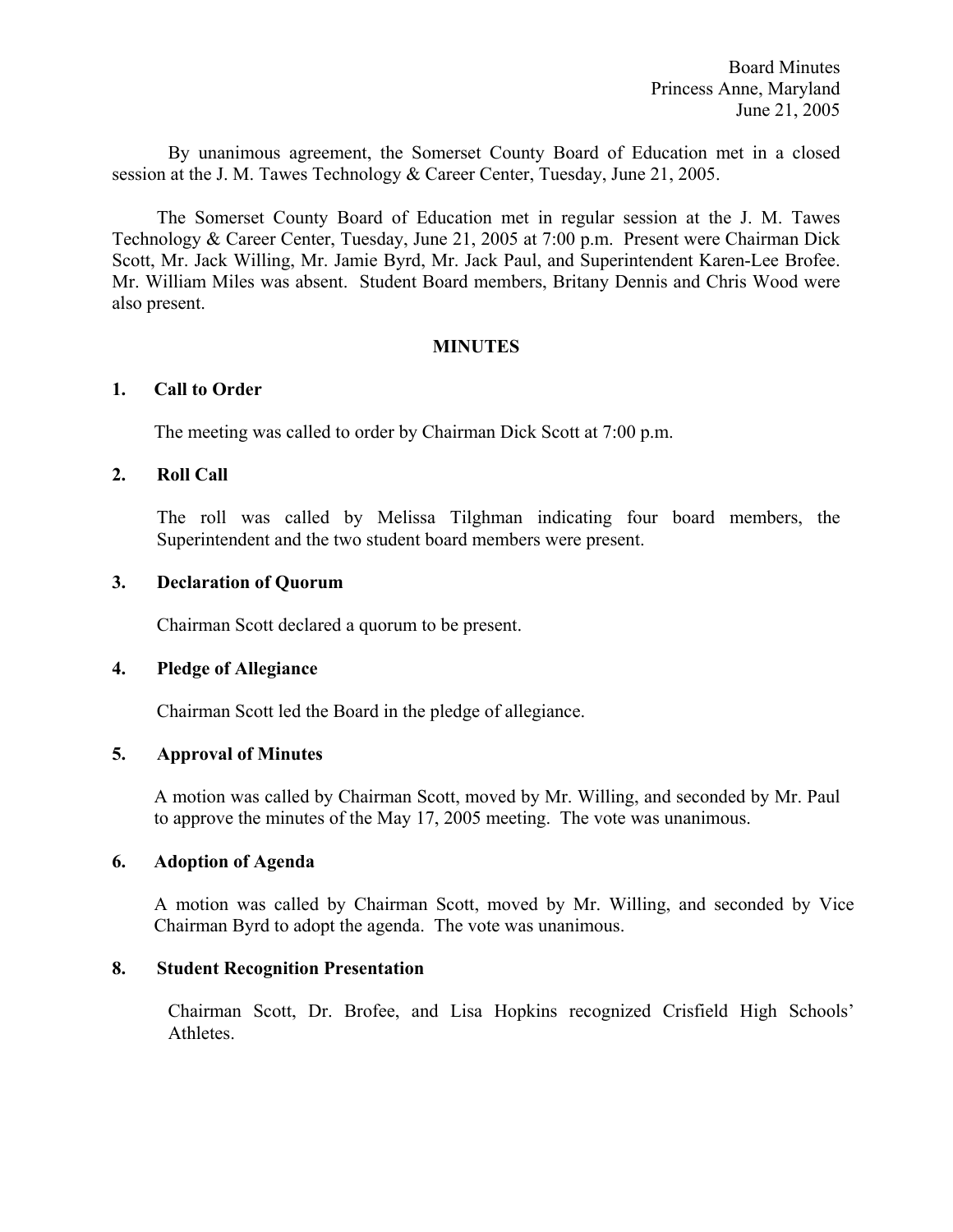### **9. Student Board Members Report**

The new student board members gave their reports. Chairman Scott thanked each one. Chairman Scott also congratulated Chris Wood for his participation in the rocketry program. Jenna Nelson and Jalissa Worthy were presented with gifts for being dedicated student board members for the 2005-2006 school year.

### **10. School Report - Ewell**

Mrs. Janet Evans reported on Ewell School. The school has a population of 17 students. Mrs Evans informed the Board that Betsy Reich has arranged for training of the Ewell's teachers to familiarize them with autistic children. They have one autistic child on the Island who will began school this year. She also enlightened the Board by giving them an overview of a typical day at the Island School.

### **11. United Way Presentation**

Mr. Bloodsworth, along with Kennan Luleby, United Way Representative, awarded plaques to various schools for their participation in United Way. Chairman Scott commended the principals and thanked Ms. Lubeley for attending.

### **12. Facilities Update and Transportation**

A motioned was called by Mr. Scott, moved by Mr. Byrd and seconded by Mr. Paul to approve the Transportation reimbursement rate increase. The vote was unanimous.

A motioned was called by Chairman Scott, moved by Mr. Paul, and seconded by Vice Chairman Byrd to approve the Educational Facilities Master Plan. The vote was unanimous.

## **Special Education Staffing Plan 2005-2006**

 A motioned was called by Chairman Scott, moved by Mr. Paul and seconded by Mr. Willing to approve the Special Education Staffing Plan for 2005-2006. The vote was unanimous.

### **C**. **Policies**

## **1. Administration of Medication#600-32**

The Board agreed to move this to the July Board Meeting to give a thirty day period of approval.

### **2. Bullying and Harassment Policy Changes #600-34**

A motion was called by Chairman Scott, moved by Mr. Willing, and seconded by Mr. Paul to approve policy #600-34, Bullying and Harassment.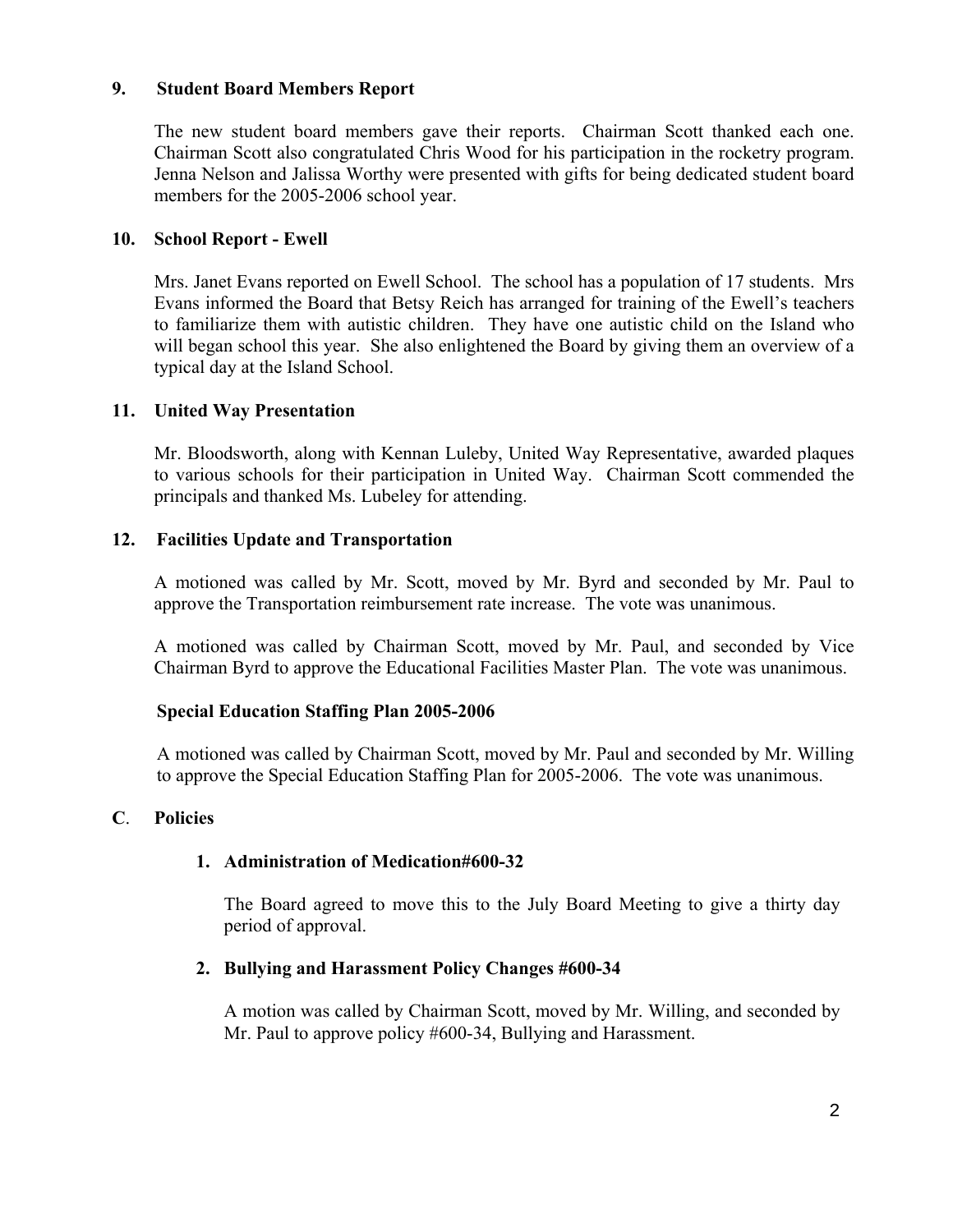## **3. Attendance Policy – #600-07**

Dr. Brofee presented amendments to the new attendance policy. A motion was called by Chairman Scott, moved by Vice Chairman Byrd, and seconded by Mr. Paul to approve Policy #600-07 with amended changes.

### **13. New Business**

### **A. Human Resources**

- 1. A motion was called by Chairman Scott, moved by Mr. Paul, and seconded by Vice Chairman Byrd to approve the Human Resources Report. The vote was unanimous.
- 2. A motion was called by Chairman Scott, moved by Mr. Paul, and seconded by Mr. Willing to approve the Appointment of Mr. Michael Forbush as the representative of the Board of Education to the Somerset County Recreation and Parks Commission. All Board members approved.

### **B. 2005-2006 School Calendar**

- 1. A motion was called by Chairman Scott, moved by Mr. Paul, and seconded by Mr. Willing to accept the amended 2005-2006 school calendar. All Board members were in agreement.
- 2. A motion was called by Mr. Willing and seconded by Mr. Paul to approve the amended board meeting dates. The vote was unanimous.

## **C. Update on After-School Programs**

Chairman Scott thanked Mrs. Mclaughlin for giving her Update report on After-School Programs

### **D. Report on IOU Program**

 Chairman Scott thanked Mr. Turner for his IOU Report. Mr. Turner will bring further data the August 16, 2005 Board meeting.

### **E. Finance Report**

- 1. A motion was called for, moved by Mr. Paul, seconded by Vice Chairman Byrd, and passed to approve Mrs. Miller's request to make a budget transfer of accounts.
- 2. A motion was called, moved by Mr. Paul, and seconded by Mr. Willing to pass and approve the Confidential Group Salary Contract.